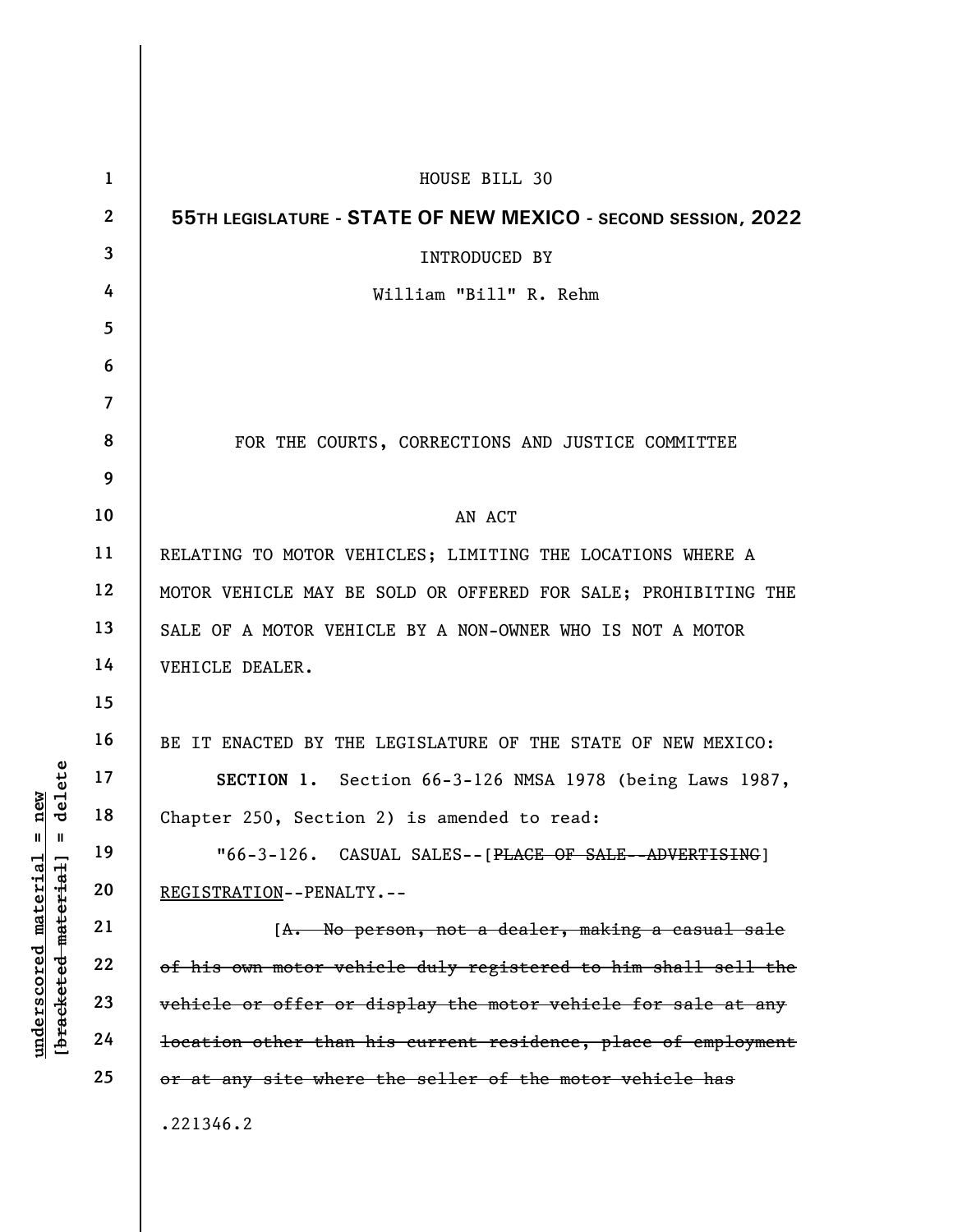understand motor vehicle for sall<br>  $\begin{array}{c|c|c|c} \hline u & u & 19 \hline u & 19 \hline u & 19 \hline u & 20 \hline u & 21 \hline u & 22 \hline u & 22 \hline u & 23 \hline u & 24 \hline u & 25 \hline u & 26 \hline u & 27 \hline u & 28 \hline u & 29 \hline u & 20 \hline u & 21 \hline u & 22 \hline u & 23 \hline u & 24 \hline u & 26 \hline u & 27 \hline$ 1 2 3 4 5 6 7 8 9 10 11 12 13 14 15 16 17 18 19 20 21 22 23 24 25 obtained prior written permission from the land owner.] A. Unless a person is a motor vehicle dealer, a person shall not sell more than four motor vehicles registered to the person or to another person in a calendar year. B. Unless a person is a motor vehicle dealer, before the person attempts to sell a used motor vehicle, the person shall possess the title to the used motor vehicle and the motor vehicle shall be registered in the person's name.  $[B<sub>r</sub>]$  C. Any person who violates any provision of this section is guilty of a misdemeanor and shall be punished by a fine of three hundred dollars (\$300) or by imprisonment for not less than thirty days or both." SECTION 2. Section 66-4-2.2 NMSA 1978 (being Laws 2007, Chapter 319, Section 41) is amended to read: "66-4-2.2. OFF-SITE SALES.-- A. Except as otherwise provided in this section, a New Mexico licensed dealer shall not sell a vehicle or offer a motor vehicle for sale at a location other than the licensed dealer's established place of business, as defined in Section 66-1-4.5 NMSA 1978; provided that for purposes of this subsection, a vehicle shall not be deemed offered for sale at a location other than the licensed dealer's established place of business if the vehicle is in use for a purpose other than to sell or offer the vehicle for sale. [A.] B. A New Mexico licensed dealer, before .221346.2

 $- 2 -$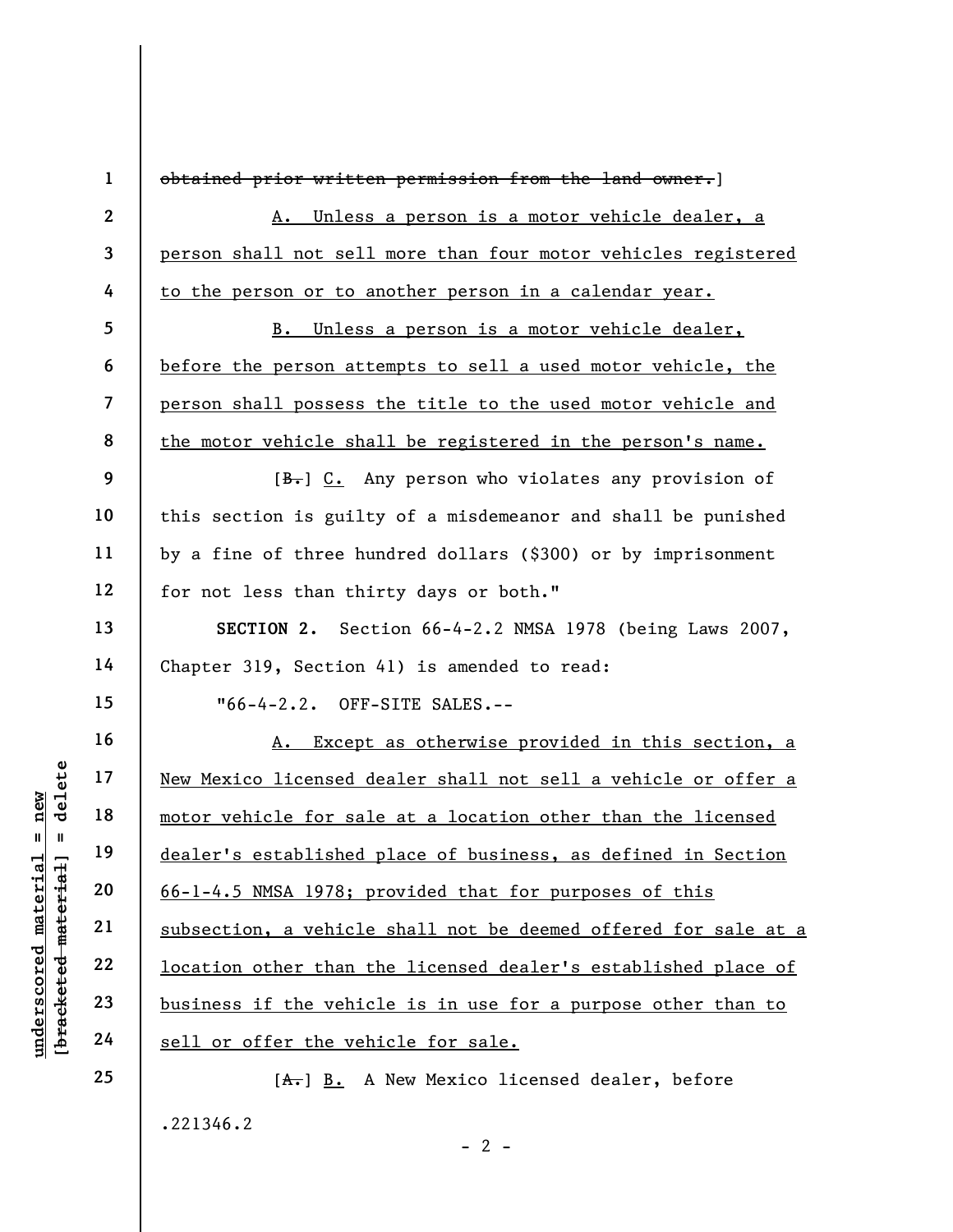offering a vehicle or vessel for sale at a temporary off-site location, shall apply to the department for and obtain an offsite permit. No off-site permit shall be issued to a New Mexico licensed dealer, other than a dealer in motorcycles only, for a temporary off-site location unless the dealer:

6 7 8 9 10 11 12 13 14 15 16 (1) documents to the satisfaction of the department that the dealer has offered the majority of dealers, other than dealers in motorcycles only, in the county in which the proposed temporary off-site location would be located, the opportunity to offer vehicles or vessels for sale at the proposed temporary off-site location; provided that the offer shall be for sale of vehicles or vessels at all times during which the applicant proposes to sell vehicles or vessels and shall not be conditioned upon the payment of a fee by a dealer to whom the off-site permit is addressed that is greater than a fair share of the actual expenses; and

UN EXERCISE 17<br>
UN EXERCISE 20<br>
UN EXERCISE SERVING A DELET UP:<br>
UN EXERCISE SERVING A DELET UP:<br>
UN EXERCISE SERVING A DELET UP:<br>
UN EXERCISE 23<br>
UN EXERCISE 10 DELET UP:<br>
UN EXERCISE 24<br>
UN EXERCISE 24<br>
UN EXERCISE 24<br>
U (2) obtains either an original rider to the dealer's existing corporate surety bond or an original corporate surety bond in compliance with the provisions of Section 66-4-7 NMSA 1978 to cover the proposed temporary offsite location and dates of sale.

[B.] C. All temporary off-site locations shall be identified by prominently displayed signs identifying the names of the New Mexico licensed dealers selling vehicles or vessels at the temporary off-site location and shall be of sufficient .221346.2

 $-3 -$ 

17

18

19

20

21

22

23

24

25

1

2

3

4

5